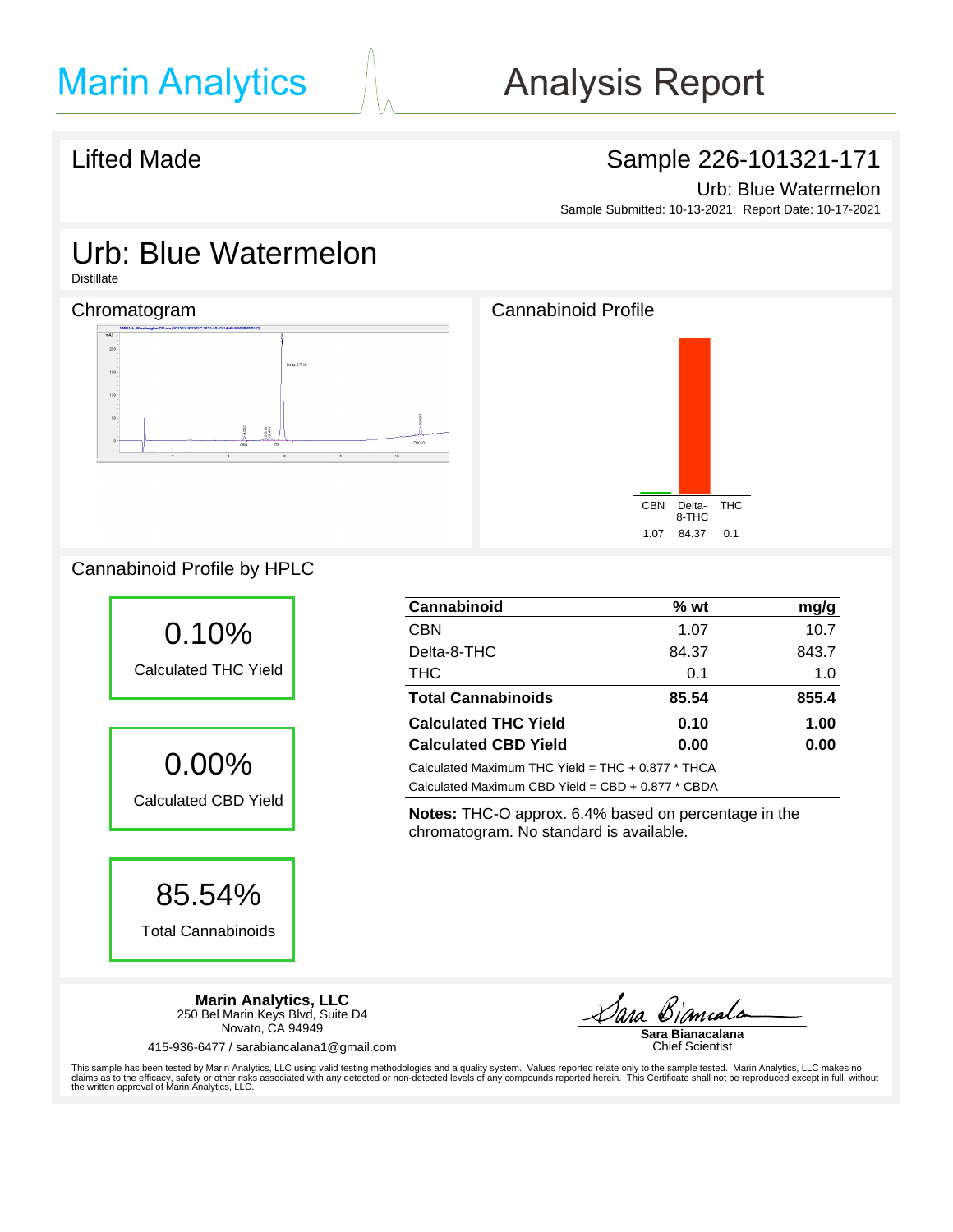## Lifted Made **Sample 226-101321-172**

Urb: Cali Lemon Dream

Sample Submitted: 10-13-2021; Report Date: 10-17-2021

# Urb: Cali Lemon Dream

Distillate

### Chromatogram Chromatogram Chromatogram Cannabinoid Profile





## Cannabinoid Profile by HPLC



83.61%

Total Cannabinoids

**Cannabinoid % wt mg/g** CBN 1.16 11.6 Delta-8-THC 82.35 823.5 THC 1.0 **Total Cannabinoids 83.61 836.1 Calculated THC Yield 0.10 1.00 Calculated CBD Yield 0.00 0.00** Calculated Maximum THC Yield = THC + 0.877 \* THCA Calculated Maximum CBD Yield = CBD + 0.877 \* CBDA

**Notes:** THO approx. 6.6% based on percentage in the chromatogram. No standard is available.

**Marin Analytics, LLC** 250 Bel Marin Keys Blvd, Suite D4 Novato, CA 94949

415-936-6477 / sarabiancalana1@gmail.com

<u>Aara Bianca</u>

**Sara Bianacalana** Chief Scientist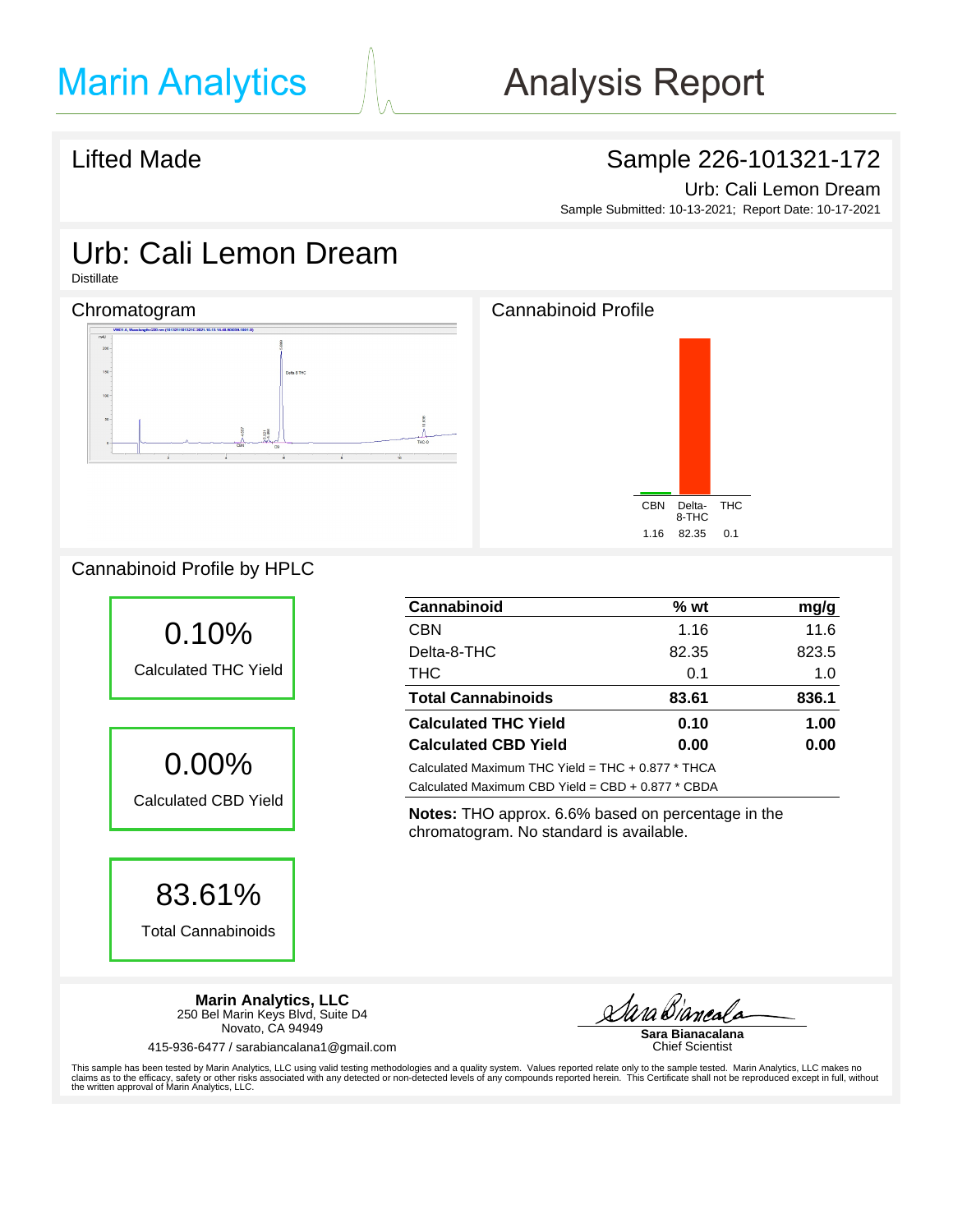## Lifted Made **Sample 226-101321-175**

Urb: Cupcake Kush Sample Submitted: 10-13-2021; Report Date: 10-17-2021

# Urb: Cupcake Kush

**Distillate** 

## Chromatogram Chromatogram Chromatogram Chromatogram Cannabinoid Profile





## Cannabinoid Profile by HPLC



81.97%

Total Cannabinoids



**Notes:** THC-O approx. 6.4% based on percentage in the chromatogram. No standard is availalbe.

**Marin Analytics, LLC** 250 Bel Marin Keys Blvd, Suite D4 Novato, CA 94949

415-936-6477 / sarabiancalana1@gmail.com

<u>Aara Bianci</u>

**Sara Bianacalana** Chief Scientist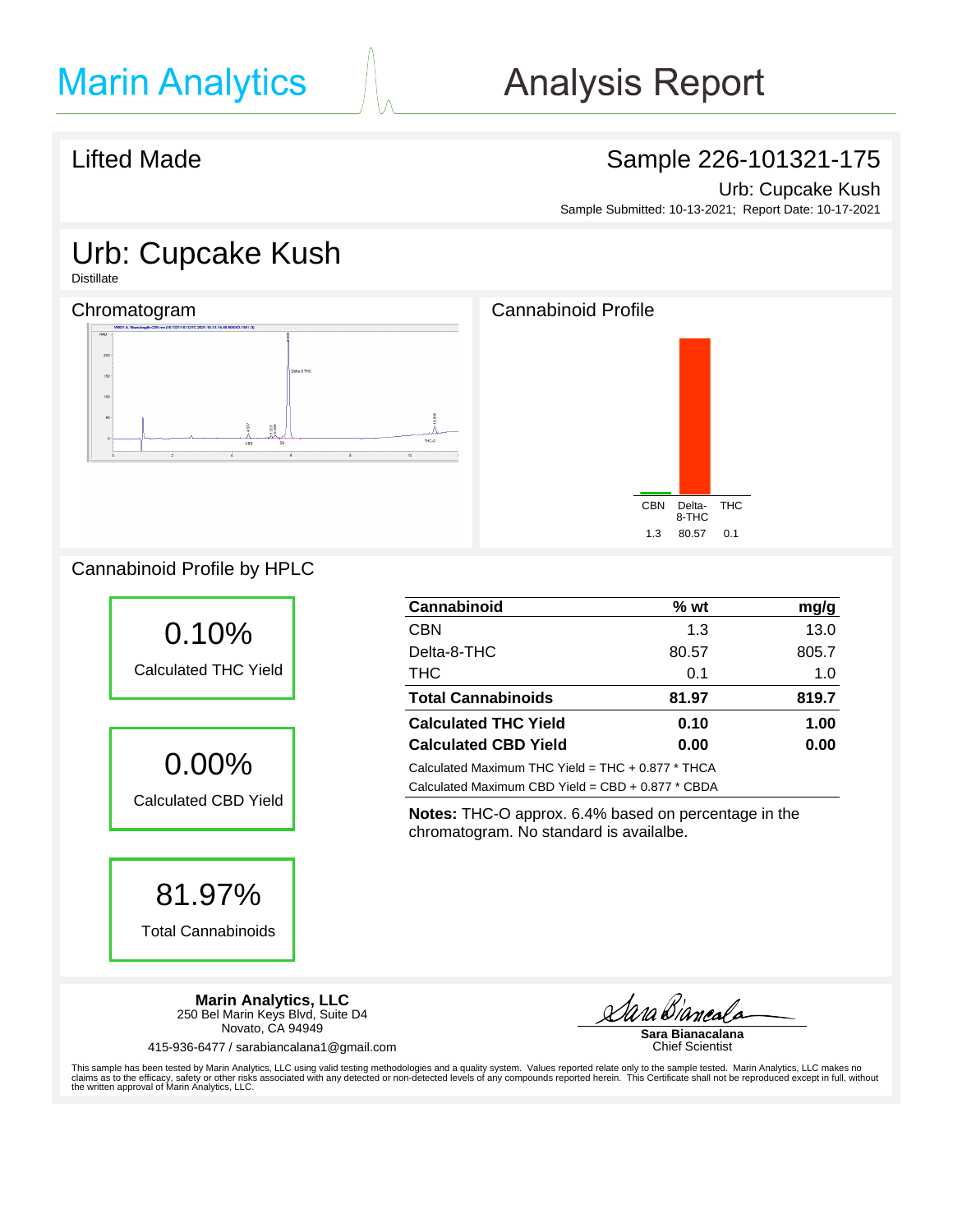## Lifted Made **Sample 226-101321-174**

Urb: Goji Gelato

Sample Submitted: 10-13-2021; Report Date: 10-17-2021

# Urb: Goji Gelato

**Distillate** 

## Chromatogram Chromatogram Chromatogram Chromatogram Cannabinoid Profile





### CBN Delta-8-THC 1.3 82.11 0.1

## Cannabinoid Profile by HPLC



83.51%

Total Cannabinoids

**Cannabinoid % wt mg/g** CBN 1.3 13.0 Delta-8-THC 82.11 821.1 THC 1.0 **Total Cannabinoids 83.51 835.1 Calculated THC Yield 0.10 1.00 Calculated CBD Yield 0.00 0.00** Calculated Maximum THC Yield = THC + 0.877 \* THCA Calculated Maximum CBD Yield = CBD + 0.877 \* CBDA

**Notes:** THC-O approx. 6.2% based on percentage in the chromatogram. No standard is available.

**Marin Analytics, LLC** 250 Bel Marin Keys Blvd, Suite D4 Novato, CA 94949

415-936-6477 / sarabiancalana1@gmail.com

<u>Dara Biamal</u>

**Sara Bianacalana** Chief Scientist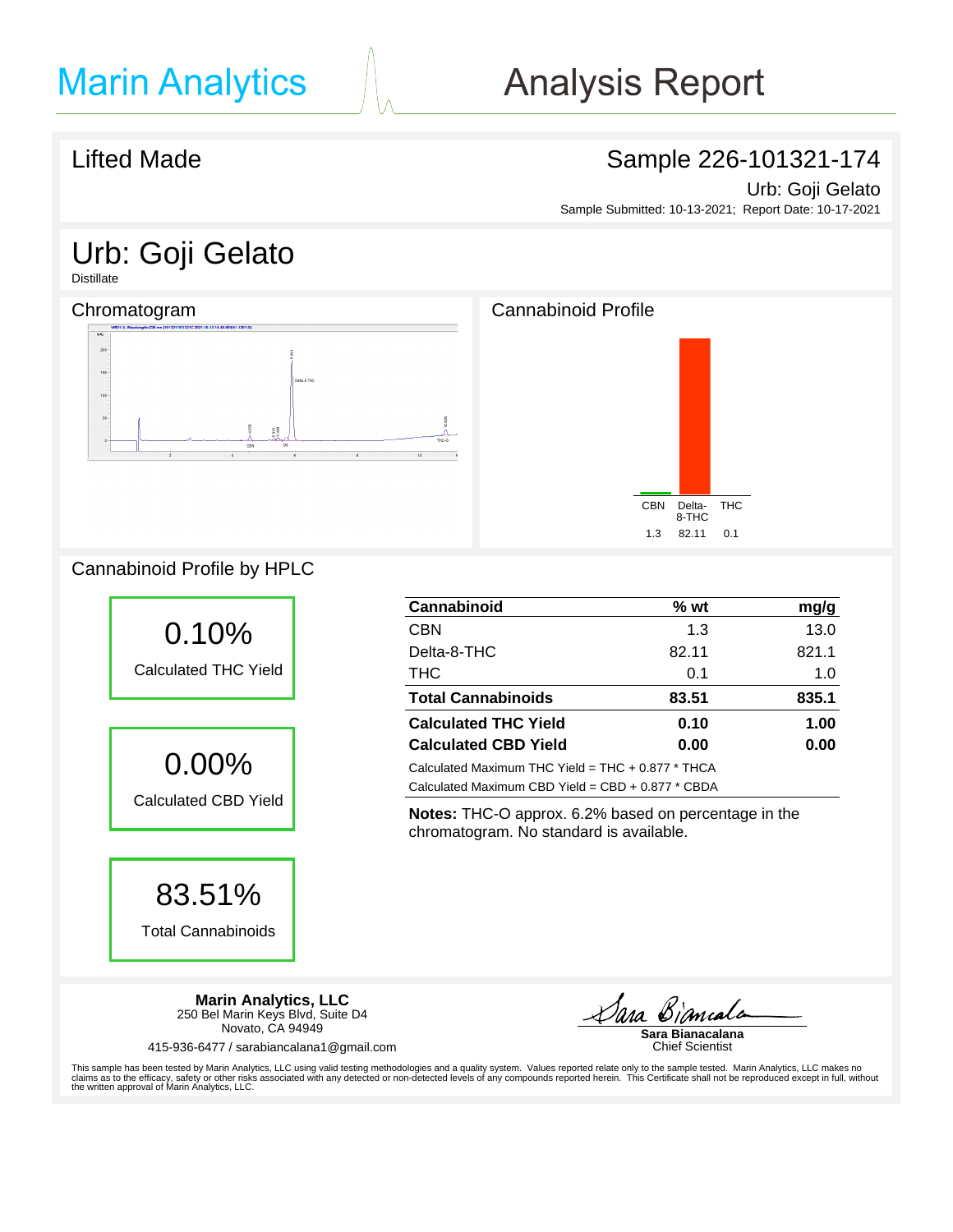## Lifted Made **Sample 226-101321-170**

### URB: Gruntz

Sample Submitted: 10-13-2021; Report Date: 10-17-2021

# URB: Gruntz

Distillate

## Chromatogram Chromatogram Chromatogram Cannabinoid Profile





## Cannabinoid Profile by HPLC



| Cannabinoid                                         | $%$ wt | mg/g  |
|-----------------------------------------------------|--------|-------|
| <b>CBN</b>                                          | 1.9    | 19.0  |
| Delta-8-THC                                         | 82.02  | 820.2 |
| <b>THC</b>                                          | 0.1    | 1.0   |
| <b>Total Cannabinoids</b>                           | 84.02  | 840.2 |
| <b>Calculated THC Yield</b>                         | 0.10   | 1.00  |
| <b>Calculated CBD Yield</b>                         | 0.00   | 0.00  |
| Calculated Maximum THC Yield = $THC + 0.877 * THCA$ |        |       |
| Calculated Maximum CBD Yield = $CBD + 0.877 * CBDA$ |        |       |

**Notes:** THC-O approx. 8.2% based on percentage in the chromatogram. No standard is available.

**Marin Analytics, LLC** 250 Bel Marin Keys Blvd, Suite D4 Novato, CA 94949

415-936-6477 / sarabiancalana1@gmail.com

**Sara Bianacalana** Chief Scientist